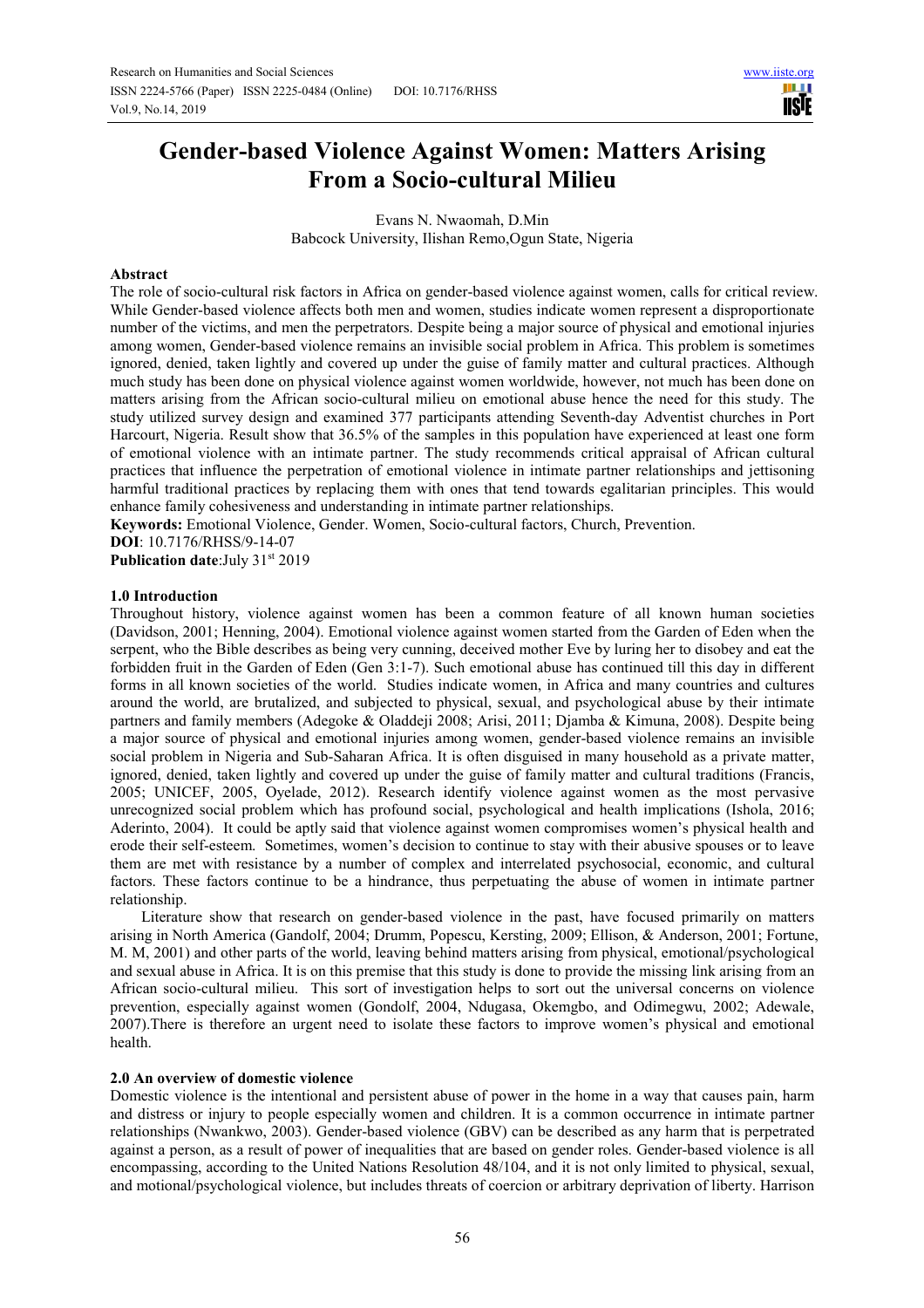(2014) argue that Gender-based violence includes any behavior that, isolates, frightens and terrorizes people or coerces them negatively into doing things they did not plan to do. Though, gender-based violence may take many forms it cuts across all cultures, and disproportionately affect women and children.

In Africa, access to properties, education and other resources are strongly organized along gender lines, with men having more access to all these resources than women. However, when the husband of a woman dies, she is denied access to the resources that she and her husband had struggled together to acquire. She would be left alone to suffer emotionally rather than be supported by her husband's clan (Arisi, 2011, Awolowo, 2013). The issue of Gender-based violence against women in Nigeria and Sub-Saharan Africa, has to be understood within a historical and cultural context where traditionally, patriarchal domination was the norm and men were recognized as having a right to beat their wives (Ayobami, 2012).

The World Health Organization describes domestic violence against women as:

Any act of gender-based violence that results in, or is likely to result in, physical, sexual or mental harm or suffering to women, including threats of such acts, coercion or arbitrary deprivation of liberty, whether occurring in public or in private life

Similarly, the Fourth World Conference on Women as reported in the Beijing Declaration and Platform for Action (1995) defines domestic violence and crime against women as:

Any act of gender-based violence that results in, or is likely to result in, physical, sexual or psychological harm or suffering to women, including threats of such acts, coercion or arbitrary deprivation of liberty, whether occurring in public or private life.

Violence against women is a manifestation of the historically unequal power relations between men and women, which have led to domination over and discrimination against women by men and to the prevention of women's full advancement. Violence against women throughout the life cycle derives essentially from cultural patterns, in particular the harmful effects of certain traditional or customary practices and all acts of extremism linked to race, sex, language or religion that perpetuate the lower status accorded to women in the family, the workplace, the community and society.

Intimate partner abuse continues to be a major social problem in Nigeria due to the patriarchal nature of the Nigerian society. The perpetration of these violence commonly referred to as spouse abuse (SA), intimate partner violence (IPV) and family violence (FV) among others, know no bounds between old and young, male and female and have no respect for social status. However, victims are majorly women and the perpetrators male and this behaviour appear to be prevalent in the Nigerian society (Francis, 2005). Sometimes one finds it difficult to distinguish violent behaviours amongst Christian and non-Christian population in the society due to cultural norms and practices that accommodate such behaviours (Oyelade, 2012). Intimate partner violence criss-crosses cultural, geographical, religious, social and economic boundaries without respect for persons (UNICEF, 2005). Studies on gender violence, show that emotional violence (EV), especially against women, is one major source of concern, because such behaviours against them impact on their health and wellness. Ndugasa, Okemgbo, and Odimegwu, (2002) and Ogunseye, (2004) argue that the high level of emotional violence that exists in Nigeria and, Sub-Saharan African countries, appear to be driven by culture and the lack of regard for women. This is however intensified by escalating bride price which is synonymous with purchasing a property (Omorogbe, Obetoh & Odion, 2010). Studies indicate that cultural norms and practices that emphasize the power of tradition appear to explain the widespread of emotional abuse against women. These norms include the belief that Men are fundamentally superior to women (Oluremi, 2015) and that family matters are private in nature (Bowman, 2003) and therefore inappropriate for anyone to intrude in family matters that does not concern him/her (Adegoke & Oladeji, 2008). Unfortunately women who suffer from these abuse do not report such abuse to law enforcement authorities, and bearly few report to their pastors, because of shame and for fear of reprisal (Afronews, 2008; Akintunde & Abeodan, 2002).

Domestic violence is not just hitting, or fighting, or an occasional mean and spirited argument, rather it is a chronic abuse of power. The abuser tortures and controls the victim by calculated threats, intimidation, and physical violence. Actual physical violence is often the end result of months or years of intimidation and control. While intimate partner violence is a growing concern in Africa and around the world, (Adams & Fortune, 1995; Akintunde & Abeodan, 2002; Lambo, 2006; Nigerian National population commission, 2004, Tjaden & Thoennes, 2000); there have not been any studies that have examined its prevalence in the Seventh Day Adventists Church in Nigeria. It is against this background that this study becomes relevant in contributing to literature and filling a missing gap. Helping clergy understand the elements of domestic violence, and providing support for those impacted by domestic violence is important in the fight against domestic violence.

Literature all over the world suggests violent crimes in intimate partner relationships is a reality and such violence are committed more frequently against women without segregation (Battaglia, 2001;Nason-Clark, 2004). Studies on gender-based violence in Africa also corroborate the fact that most violence at home, work and Church environment are committed against women. These include lethal and non-lethal forms of abuse (Isola, 2016; Kyalo, 2012; Kwong, Bartholomew, Henderson & Trinke, 2003). Although distinction must be made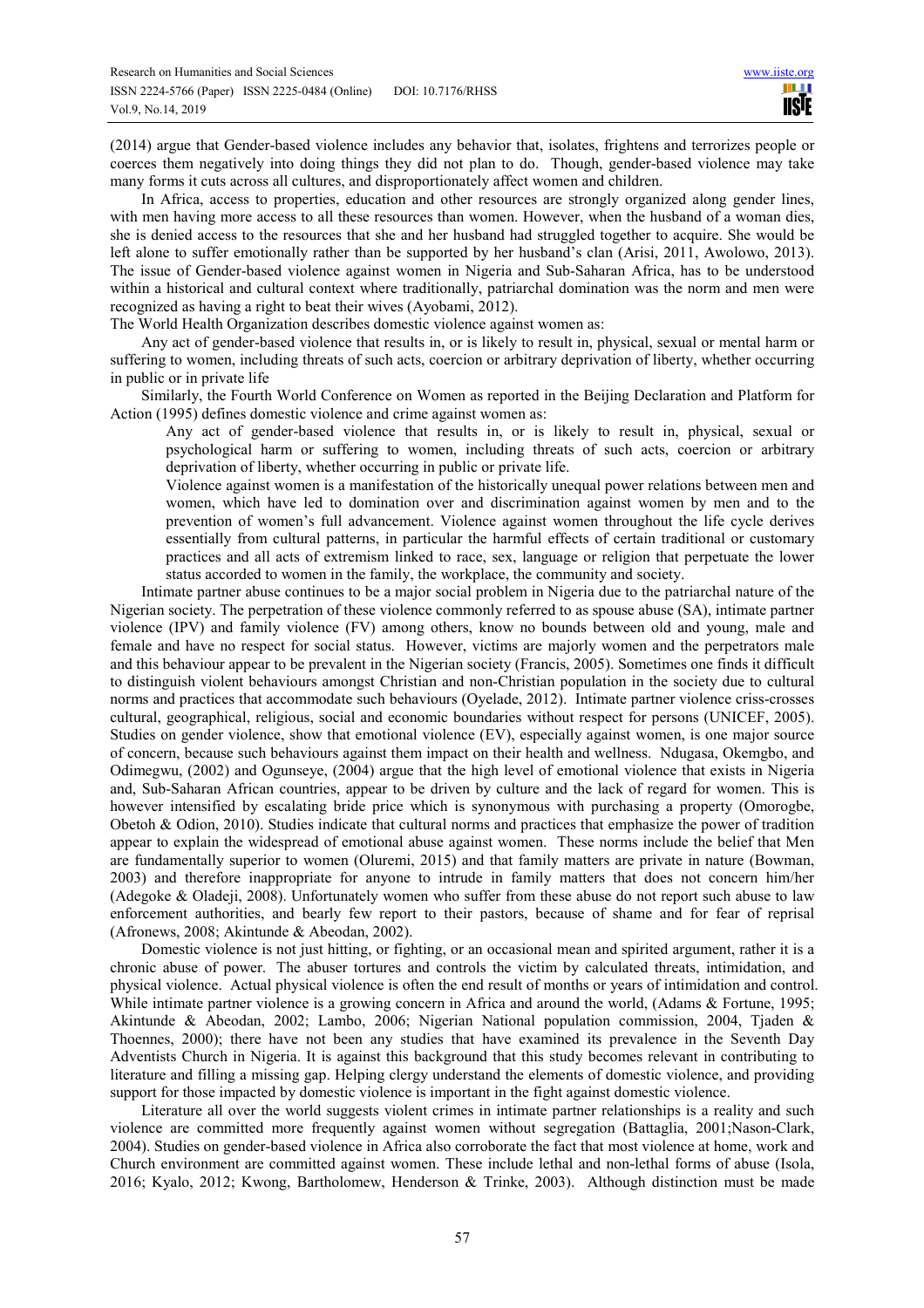between physical violence/abuse, which is the most researched, and emotional, or psychological, abuse (Busch and Rosenberg, 2004). This study is focused primarily on emotional abuse against women. Engel, (2002) describes emotional abuse as any non-physical behavior or attitude that is designed to control, subdue, punish, or isolate another person through the use of humiliation or fear. Emotional abuse also includes verbal assault, dominance, control, isolation, ridicule, or the use of intimate knowledge of a spouse for degradation (Follingstad, Coyne, & Gambone, 2005). Abuse of this nature targets the emotional and psychological well-being of the victim, and it is often an antecedent to physical abuse. Gondolf, Heckert, and Kimmel (2002) argue that there is a high correlation between physical abuse and emotional abuse in batterer populations, and the presence of verbal abuse early in a relationship predicts subsequent physical spousal abuse (Schumacher & Leonard, 2005). Clearly, male violence against women is more pronounced and creates destructive pattern of behaviour than female violence. First of all, Neil and Gottman (2000) opine that male violence against women creates great fear in relationships. They argue that fear is that force that provides "battering with its power and injuries in turn help sustain the fear (p.35)." Second, due to males' physical (and often social) superiority, male violence against women creates enormous long-term physical and psychological consequences, far more than female violence. In terms of financial impact, male violence against women also creates a huge cost to families because of the hospital bills and other social inconveniences. There is the need for violence intervention programs for victims and their abusers in order to reduce the perpetration of violence in intimate partner relationships.

# **2.0 Risk Factors of abuse**

The socio-cultural factors influencing the perpetration of emotional abuse against women in Nigeria and Sub-Saharan Africa are diverse (Aina, 2004; Akolisa, 2002; Omorogbe, Obetoh &Odion, 2010). Studies highlight a number of them and they include: age, and marital status (Aderinto, 2004; Adesina, Oyugbo, & Olubukola 2011), cultural belief that beating a woman is an appropriate way to correct her (Oluremi, 2015; ) and the belief that family matters are private and restricted to the family circle (Afronews, 2010; Nason-Clark, 2004; Okereke, 2002 Takyi & Mann, 2006). Other risk factors include having low income as a result of being unskilled or unemployed ; experiencing or witnessing violence in one's family of origin (Jewkes, Levin, & Penn-Kekana, 2002), and the payment of high pride price in marriages which invariably makes a woman vulnerable to abuse (Garcia, et al., 2006) ). Being disrespectful to in-laws and producing more female children than male in marital relationships (Okereke, 2002). All these and many more, increase the perpetration of intimate partner violence. Additionally, studies have also pointed to some conservative Christian beliefs such as women submission and maintaining family unit at all cost as potential risk factors of emotional abuse. Researchers, believe that the Christian teaching on maintaining the family unit at all cost, without considering all variables, is a potential risk factor of abuse in intimate partner relationships (Nason-Clark, 2000; Drumm; Popescu; McBride; Hopkins; Thayer and Wrenn, 2006).

Consequently, Nduru (2005) explains the reasons why domestic violence is rampart in the society. He argues that women's low status as well as the rapid social change in the world, contributes to IPV amongst couples. This view is also corroborated by Hindin, (2003) and Udegbe (1995) who opine that emotional abuse is a product of patriarchal culture that neglects the needs of women while focusing on that of men. From the forgoing, we argue that emotional abuse and the exploitation of women in Africa, is perpetuated, where the relationship between a husband and his wife appear to be that of a master and a servant. This kind of relational attitude, leads to a pattern of dominance and control in relationship (Adewale, 2007). Although, African traditional marriage is premised on submissiveness to husbands according to biblical injunction, it is also important to realize that marriage is the coming together of two equals, but with different responsibilities, to make for a happy home. The idea that one must be overtly subservient to the other, is alien to the purpose of intimate partner relationship.

#### **3.0 Methodology**

This descriptive study utilized questionnaires and surveyed 377 participants attending Seventh-day Adventist churches in Port Harcourt, Nigeria. All participants consented to participating in this study without coercion. The research questions include:

- 1. What is the current and lifetime prevalence of intimate partner victimization among this population?
- 2. How does characteristics such as gender, ethnicity, culture, educational attainment, socioeconomic status, religious conservatism, and witnessing violence as a child associated with emotional victimization?

#### **3.1 Sample and Data Collection**

The data for this study was collected from five medium sized churches in Port Harcourt area of Rivers State in Nigeria using the Conflict Tactics Scale (Straus, 1979) and the National Violence against Women's survey (NAVAW) instrument. (Tjaden & Thoennes, 2000). The study was formally approved by Andrews University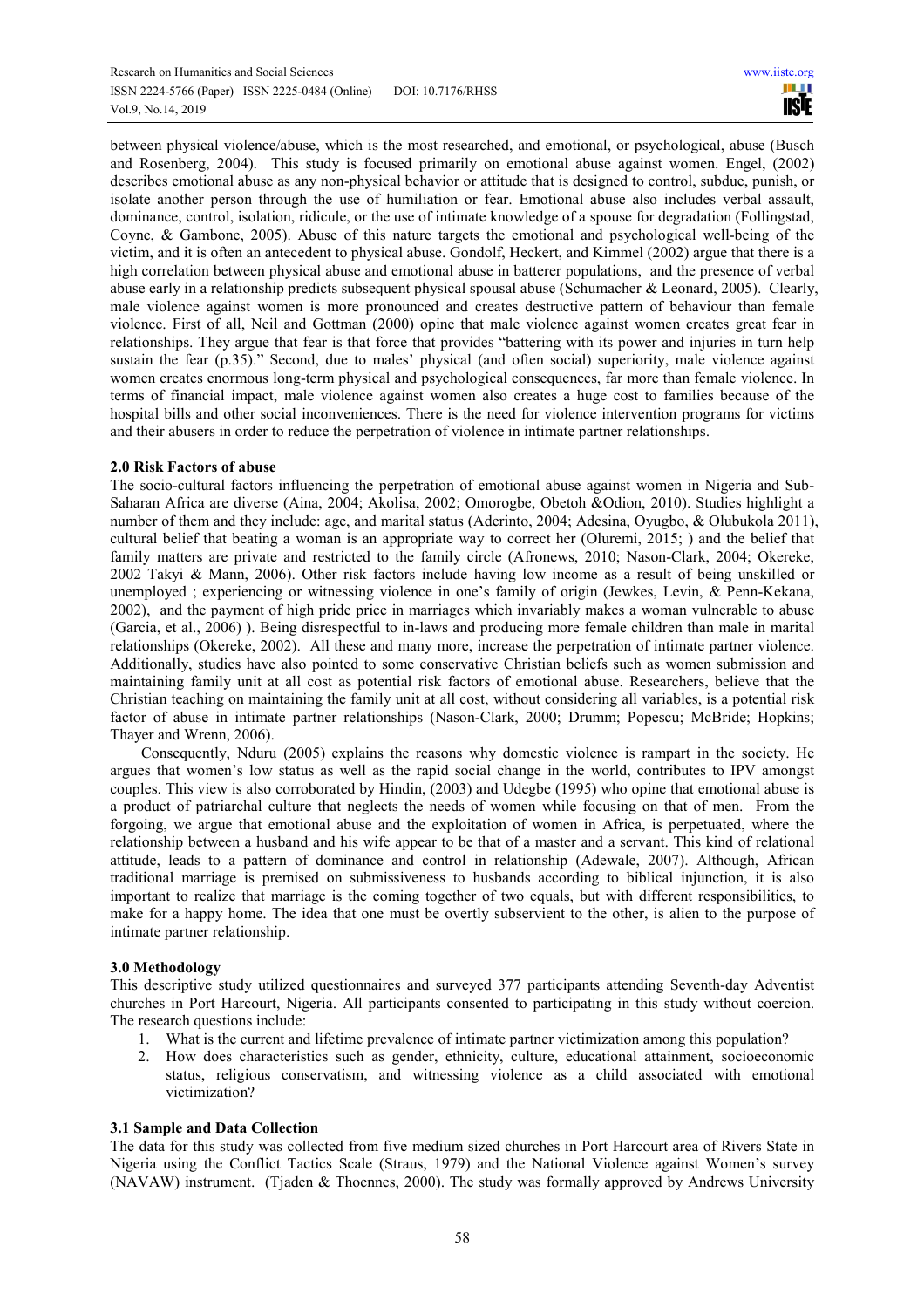Institutional Review Board (IRB) USA and was backed up with consent from the regional authority of the Seventh day Adventists Church in Port Harcourt Nigeria, as well as the participants of this study prior to data collection.

# **3.2 The Process of Data Collection**

Participants were gathered in a hall in a pre-arranged worship session prior to data collection. At this session, participants were shown videos and given presentations on physical and emotional violence in heterosexual relationships. At the end of the service, women and men were separated to two different locations. This arrangement allowed for convenience for those wanting to opt out of the process to do so quietly. In addition, the participants were instructed to drop their completed survey questionnaires by themselves into a box with a lid which has been securely locked to ensure privacy.

# **3.3 Data Analysis**

A computer software program, Statistical package for Social Sciences (SPSS), was used to convert the raw data into a form useful for data analysis. This involved scoring the data by assigning numeric values to each response and using the variables to form scales in simple percentages.

# **4.0 Measures**

The Standard measure used in this study was intimate partner victimization. In order to measure the prevalence of emotional abuse in this population the survey asked a variety of questions. The survey asked "In your adulthood with an intimate partner has this EVER happened to you?" To measure the prevalence of current emotional victimization for each item, the survey offered an option of, "How often has this happened in the last twelve months?"

# **4.1 Demographics and Background Variables**

The demographic and background variables measured in this study in relationship to emotional violence were: sex, age, marital status, spouse education, income, economic situation, church attendance, church affiliation, practice church doctrines, and ethnicity.

- 1. Sex
- 2. Age is measured by a set of dummy variable related to the age groups (18-25; 26-35; 36 -45; 46- 55; 56-65; 66-75; 76-85; 85+).
- 3. Marital status as measured by a set of dummy variable related to each of the six marital status groups (Single, Married, Separated, Divorced, Widowed , with Partner (husband/wife
- 4. A divorced separate dummy variable  $(1 = \text{divorced or separated}, 0 = \text{Not divorced or separated})$
- 5. Family economics (Very difficult and stressful; difficult, but manageable; adequate; better than average; very comfortable)
- 6. Education level
- 7. Spouse education level
- 8. Church attendance (once per year or less including never; Several times per year; One to three times per month; at least once per week)
- 9. Practice church doctrine (Very conservative; Closely or traditionally; Conservatively; Liberally; Interpret doctrines more non- traditionally; non practicing)
- 10. Ethnicity was measured by a set of dummy variables. Table one below shows the variables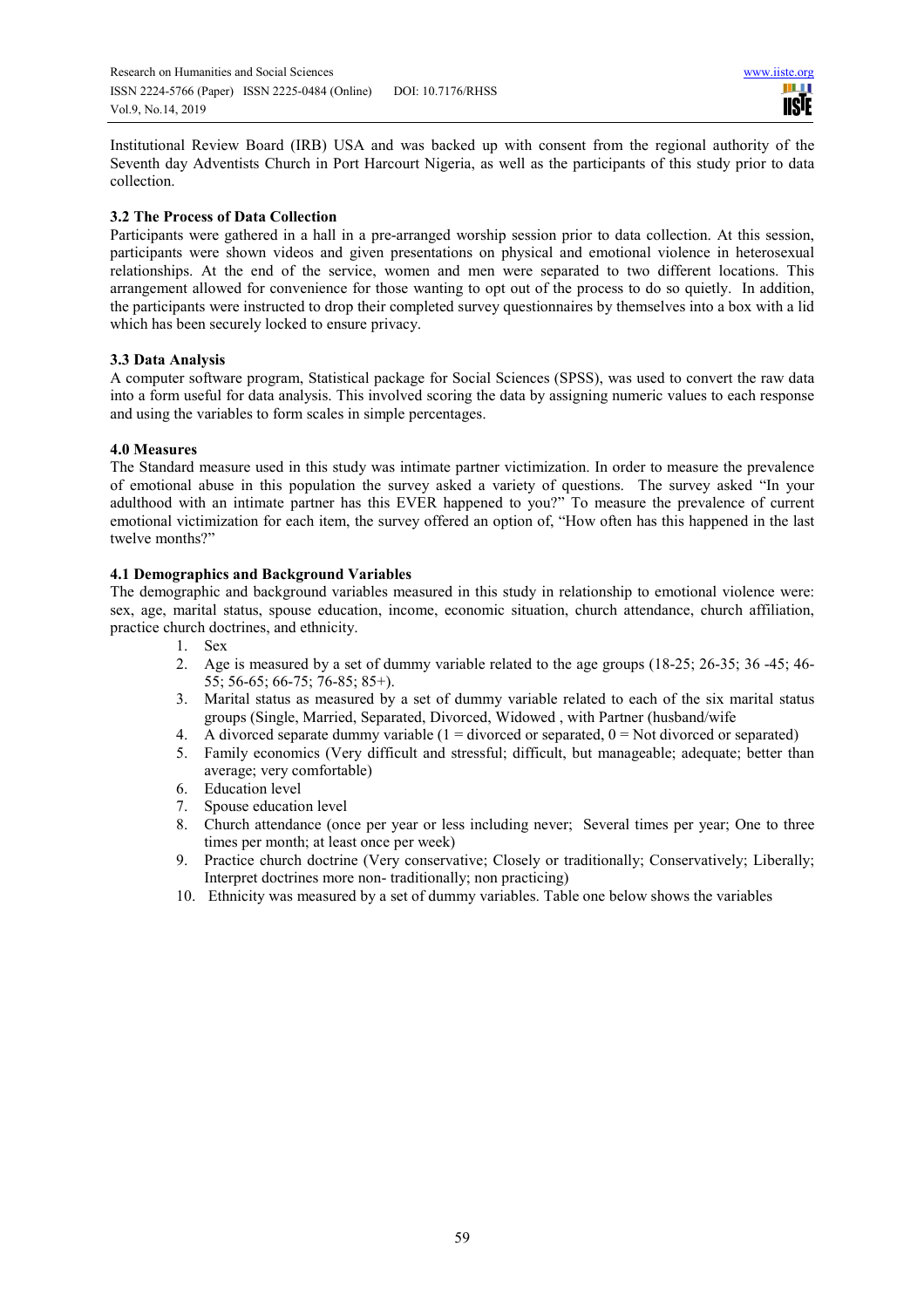| таны тысшедтаршы                 | <b>TYPE</b>              | $\frac{0}{0}$ | <b>TYPE</b>               | $\frac{0}{0}$ |
|----------------------------------|--------------------------|---------------|---------------------------|---------------|
| <b>Sex</b>                       | Male                     | 49%           | Female                    | 51%           |
| <b>Age</b>                       | 18-35                    | 30%           | 56-75                     | 13%           |
|                                  | 36-45                    | 33%           | $75+$                     | $0\%$         |
|                                  | $46 - 55$                | 27%           |                           |               |
| <b>Marital Status</b>            | Married                  | 65%           | Single/Never Married      | 12%           |
|                                  | Separated/Divorced       | 4%            | Widowed                   | $1\%$         |
|                                  | Living with a Partner    | 18%           |                           |               |
| <b>Marriage</b>                  | 1 <sup>st</sup>          | 91%           | $3rd+$                    | $5\%$         |
|                                  | 2 <sup>nd</sup>          | 4%            |                           |               |
| <b>Divorces</b>                  |                          | 66%           | $3+$                      | 9%            |
|                                  | $\mathfrak{D}$           | 25%           |                           |               |
| <b>Education</b>                 | Primary school or less   | 7%            | University grad.          | 62%           |
|                                  | Secondary School         | 31%           |                           |               |
| <b>Spouse Education</b>          | Primary school or less   | 4%            | University grad.          | 61%           |
|                                  | Secondary School         | 35%           |                           |               |
| <b>Income</b>                    | None                     | 19%           | N301,000-N500,000         | 17%           |
|                                  | N120,000-N150,000        | 23%           | N501,000-N1,000,000       | 18%           |
|                                  | N151,000-N300,000        | 19%           | N101,000,000+             | $5\%$         |
| <b>Economic Situation</b>        | Very difficult/Stressful | 15%           | Difficult, but manageable | 44%           |
|                                  | Better than Average      | 31%           | Very Comfortable/Adequate | 11%           |
| <b>Church Attendance</b>         | Once per year or less    | 2%            | 1-3 times a month         | $6\%$         |
|                                  | Several times per year   | 50%           | At least once a week      | 43%           |
| <b>Church Affiliation</b>        | <b>Baptized SDA</b>      | 92%           | Attending SDA             |               |
|                                  | Catholic                 | $1\%$         | No particular beliefs     | $0\%$         |
| <b>Practice Church Doctrines</b> | Very conservatively      | 17%           | Liberally                 | 24%           |
|                                  | Conservatively           | 58%           | Non-practicing            | $1\%$         |

## **Table 1 Demographics**

# **5.0 Emotional or psychological abuse**

Emotional abuse consists of behavior intended to shame, demean, intimidate or humiliate. Examples include yelling at or insulting the other person, or limiting his contact with friends and family. Such behavior often occurs within relationships that are also physically abusive. To assess emotional abuse respondents were asked: How often does your spouse or partner engage in this type of behavior with you in the past twelve months and if you have ever experienced this behavior. (1)Told you what to do and expect obedience, (2) Made big family and household decisions and spending without consulting you, (3) Limited your involvement with others (friends, family and co-workers, (4) Did not let you have access to family/personal income, (5) Restricted your use of the family Car, needed you to get permission and restricted you from getting a car license, (6) Prevented you from getting or keeping a job/education. Result indicates 36.5% experienced emotional abuse in the twelve months preceding the survey. The summary is presented here in table 2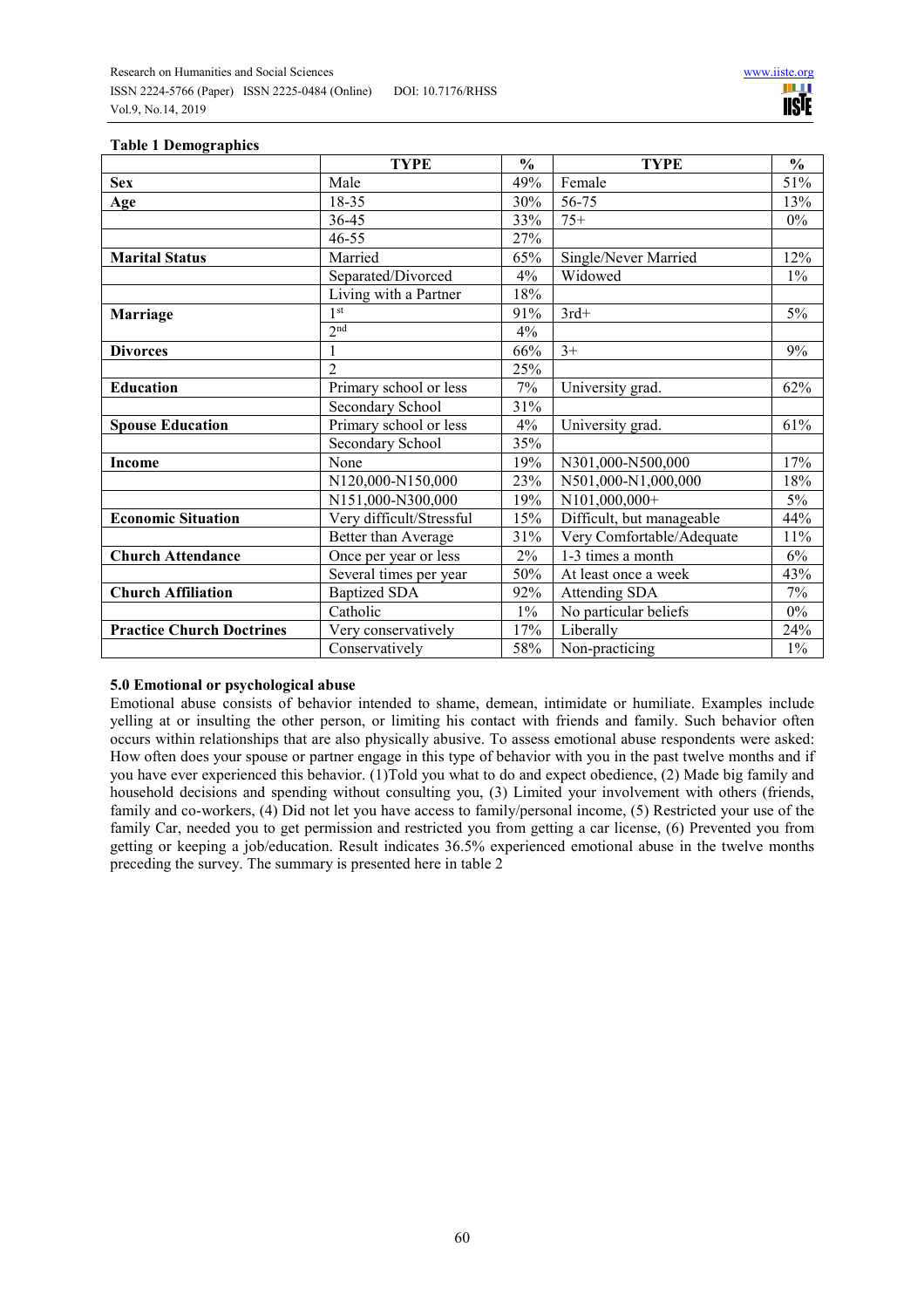| Survey Items                                             |        | Number | Percentages |
|----------------------------------------------------------|--------|--------|-------------|
| Threatened to take the children away from you            | Male   | 6      | $3.9\%$     |
|                                                          | Female |        | 4.4%        |
| Insulted, swore at you or called you names               | Male   | 36     | 23.7%       |
|                                                          | Female | 44     | 27.8%       |
| Tried to convince you that you were crazy                | Male   | 14     | $9.2\%$     |
|                                                          | Female | 14     | 8.9%        |
| Threatened that he/she would attempt suicide             | Male   | 8      | 5.3%        |
|                                                          | Female | 10     | $6.3\%$     |
| Destroyed Property or cherished possessions              | Male   | 11     | 7.2%        |
|                                                          | Female | 15     | $9.5\%$     |
| Threatened to abuse your children                        | Male   | 7      | 4.6%        |
|                                                          | Female | 13     | 8.2%        |
| Abused your children or pets to punish you               | Male   | 12     | 7.9%        |
|                                                          | Female | 14     | 8.9%        |
| Ignored or discounted your accomplishments or activities | Male   | 32     | 21.1%       |
|                                                          | Female | 36     | 24.1%       |
| Was extremely jealous or accused you of having an affair | Male   | 32     | 21.1%       |
|                                                          | Female | 36     | 22.8%       |

#### **Table 2. Emotional Abuse Items and Percentages**

#### **6.0 Discussion**

This study examined the risk factors of emotional victimization in a conservative Christian denomination in Nigeria and asked the question, "What is the current and lifetime prevalence of intimate partner victimization among this population?" The result of this study identifies emotional and demeaning behaviour as an enormous risk factor of abuse among participants of this study. The analysis reveals that 36.5% of the sample experienced at least one act of emotional abusive behaviour at the hand of an intimate partner. Analysis also revealed significant differences between men 23% and women 27% in terms of emotional abuse of insult and name calling. The study highlights women's overall experience of emotional abuse was substantially higher than men's experience, and women's reported experience of property damage was slightly higher than that of men. It is observed that when abusive male partners engage in behaviours that generate costs, such as damaging and destroying properties and household items, women's economic resources dwindles because "not only do they lose the properties they once acquired, but they also incur the costs of replacing the items, and repair the damage" (Akintunde & Abeodan, 2002). Women's economic stability is compromised, fostering increased economic dependency and the inability to leave such a relationship. If a woman does manage to escape the abuser, she is much more likely to end up in poverty or homelessness, which carries serious risks of poor physical and psychological health for both the woman and her children. Also the harm that is inflicted on victim's pets by their abusers, results in extreme distress (Follingstad, Coyne & Gambone, 2005).

The findings of this study agrees with other research findings indicating age, and marital status (Aderinto, 2004; Adesina, Oyugbo, & Olubukola 2011), cultural belief that beating a woman is an appropriate way to correct her (Oluremi, 2015) and the belief that family matters are private and restricted to the family circle (Afronews, 2010; Nason-Clark, 2004; Okereke, 2002 Takyi & Mann, 2006) as risk factors of abuse. Other findings which include having low income as a result of being unskilled or unemployed; experiencing or witnessing violence in one's family of origin (Jewkes, Levin, & Penn-Kekana, 2002), threats of abandonment and verbal abuse all lean towards male gender abuse against women.

#### **7.0 Conclusion and Recommendations**

It seems logical to conclude that, in Africa, harmful traditional practices, women's marital status, and high bride price might be a key factor in placing women at greater risk of emotional abuse. Closely related to economic factors are findings regarding women's educational level. Higher levels of victimization were related to having a spouse with lower educational attainments in comparison to spouses with higher levels of education. This may be a function of poverty rather than straightforward educational attainment.

Gender remains an important variable in understanding intimate partner violence. Women are at increased risk of emotional violence in Nigeria and in Africa. The Church, Christian counsellors, marriage and family educators would need to continue to advocate for the at-risk populations using individual empowerment, education, and policy approaches to address the needs of women in intimate partner relationships. For example, one belief that sometimes keeps women in dangerous situations is that of male headship within a marriage. A common misinterpretation of scripture is the belief that women must submit to their husbands even if they are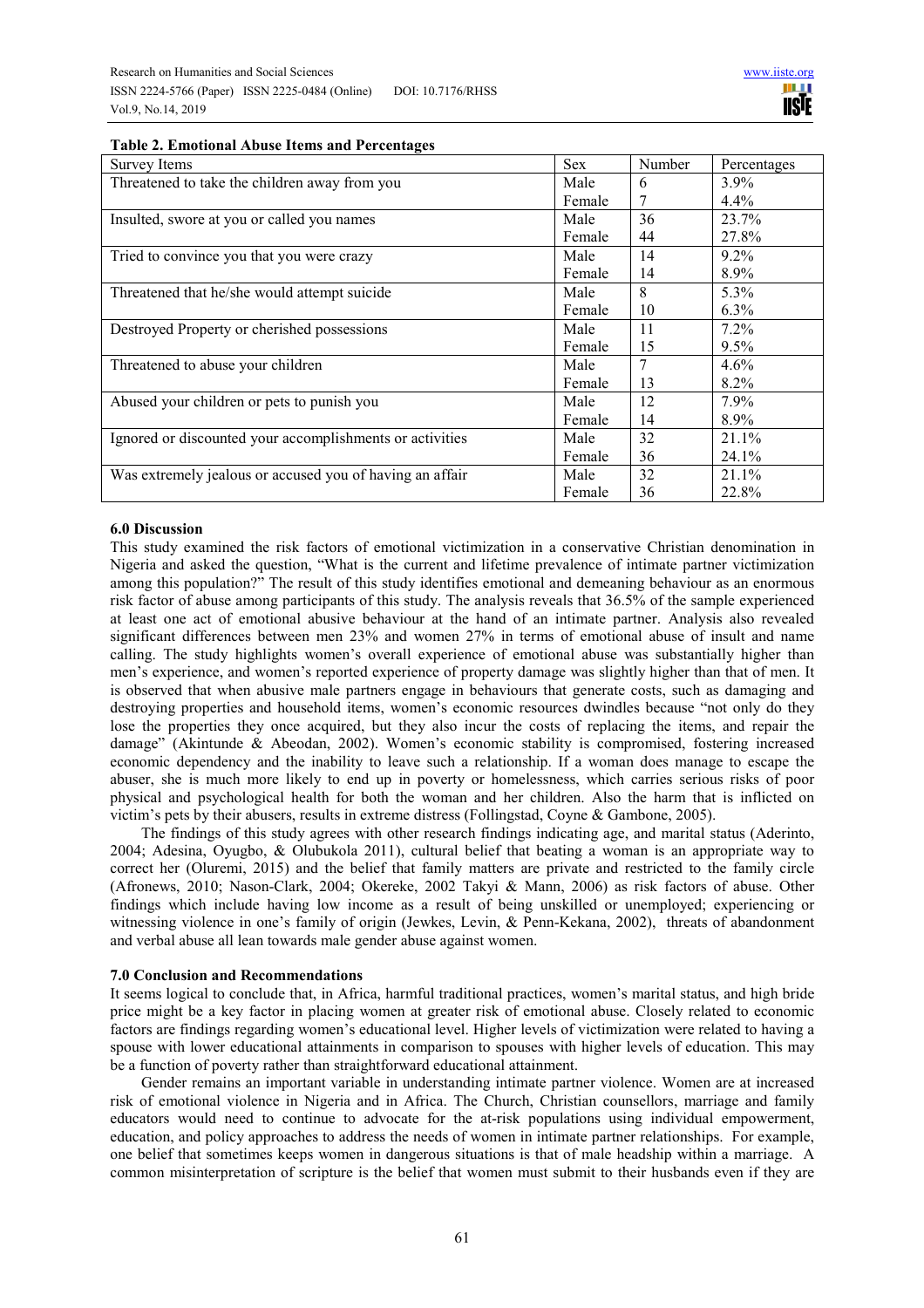abusive. Educating congregants as to alternate views regarding this scriptural passage, could be helpful in decreasing abuse in the society.

There is need for further study on the subject of male headship and female submission in the African context and more specifically among married African Christian couples. African Christians are influenced by both religious and cultural views as well as customary practices. African cultures and customs define the position of men and women and these views guide and rule married life hence African couples understand and practice male headship and female submission in the context of these cultural views and customs. Since African cultures have similarities but differ in some certain aspects, such intervention study could be localized to address the pertinent issues in that culture. The goal should be to develop a Biblical study that is based on a theological view of male and female relationship that is not enshrined in patriarchal theology of dominance but is based on the well-being of couples in marital relationships.

The clergy, high chiefs and the church, have a special role to play in preventing abuse against women victims. We must therefore challenge the status quo of unhealthy behaviours, such as controlling and devaluing partners in intimate partner relationships. The misuse and misinterpretation of scripture in justifying abuse and violence in the family should be re-examined in the context of egalitarian relationship. Approaching this matter in premarital counselling as well as making it a recurrent theme in regular church services, and defining proper loving Christian behavior as opposed to controlling and demeaning tactics will eventually lead to a change in the mind set of congregants, and to healthier couple dynamics. An open and honest discussions with women living in emotionally abusive relationships, will give them the approval they need in asking for professional help.

There is need for further study on the subject of male headship and female submission in the African context and more specifically among married African Christian couples. African Christians are influenced by both religious and cultural views as well as customary practices. African cultures and customs define the position of men and women and these views guide and rule married life hence African couples understand and practice male headship and female submission in the context of these cultural views and customs. Since African cultures have similarities but differ in some certain aspects, such intervention study could be localized to address the pertinent issues in that culture. The goal should be to develop a Biblical study that is based on a theological view of male and female relationship that is not enshrined in patriarchal theology of dominance but is based on the well-being of couples in marital relationships.

The other matter to be addressed is the silence around dark family secrets, family problems, or difficulties in relationships. This should be a mission for the entire community of faith. The Church must become a place where it is safe to bring up issues without the fear of judgment or rejection. A first step in promoting this approach is to work with pastors and support them by providing professional expertise in family life matters and services as needed, and by linking local churches with Christian counsellors. An equally important task in decreasing the perpetration of abuse, is that of ensuring confidentiality on all family matters brought to the pastor and counsellors. Referrals to services should take into account the need for privacy that the wounded ones among us have. Most of all, the clergy, counsellors and other Christian workers need to model equality and justice in their dealings with the emotionally wounded victims. Doing this will bring confidence, health and wholeness in families and communities of faith.

#### **References**.

- Adegoke, T. G and Oladeji, D. (2008). Community norms and cultural attitudes and Beliefs factors influencing violence against women of reproductive age in Nigeria. *European Journal of Scientific Research, 20*(2), 265-266.
- Aderinto, A. A. (Ed.). (2004). *Domestic violence among the middle class in Edo and Delta States in Thomas, I M; Erinosho L. E; Orenuga, F :Domestic Violence among Middle Class Nigerians*. Lagos: Inter African Committee

Afronews. (2008). Nigeria: half of women experience domestic violence. *Off Our Backs, 35*(5/6), 5-5. Retrieved from http://search.ebscohost.com/login.aspx?direct=true&db=a9h&AN=17586836&site=ehost-live

Agambu, C. (2000). Minister decries violence against women*. Nigerian Tribune,* pp. 1-6.

Aina, O. I. (2004). Domestic Violence Among Yoruba Middle Class. In I M Thomas, L Erinosho & F Orenuga (Eds.), *Domestic violence among middle class Nigerians* (pp. 6-33). Lagos: Inter- African Committee.

Akintunde, D., & Abeodan, H. (Eds.). (2002). *Women and the culture of violence in traditional Africa*. Ibadan: Oluseyi Press.

Akolisa, U. (2002). Please let us say that you are our husband*. The Comet, Lagos Nigeria,* p. 19.

Ayobami, Abimbola. (2012). Court Dismisses Suit Filed by Fighting, Dethroned Monarch. Retrieved on September 25, 2015 from http://en.wikipedia.org/wilki/Domestic Violence in Nigeria#Influencing factors. Awolowo, U. (August 3, 2013). Facing the Problem we are avoiding. *The Nigerian Tribune*

Battaglia, L. (2001). Conservative Protestant ideology and wife abuse: Reflections on the discrepancy between theory and data. *Journal of Religion & Abuse, 2*(4), 31-45.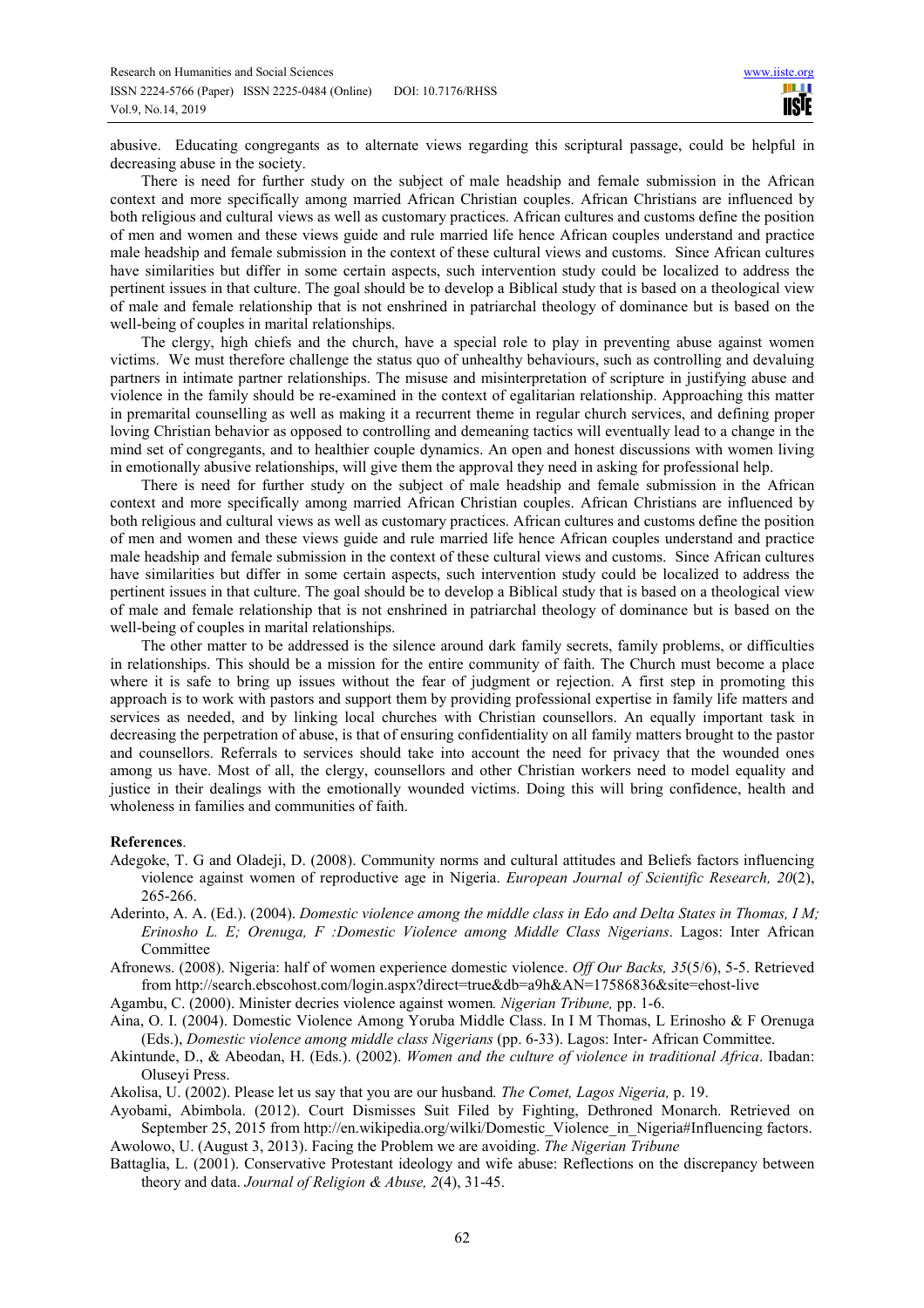- Bevan, E., & Higgins, D. J. (2002). Is Domestic Violence Learned? The contribntion of five forms of child maltreatment to men's violence and adjustment. *Journal of Family Violence, 17*(2), 224-243.
- Bowman, C. G. (2003). Domestic violence: Does the African context demand a different approach? *Cornelle Law Faculty Publications*(149), 1-3.
- Brade, K. A. (2009). *Let the Church stop saying "Amen": Domestic violence perceptions and experiences from a cohort of African-American clergy in divinity school.* Unpublished Academic, Howard University, Washington D C.
- Drumm, R., Popescu, M., & Kersting, R. (2009). Religion, faith communities, and Intimate Partner violence. *Social Work & Christianity, 10*(1), 375.
- Drumm, R., Popescu, M., McBride, D., Hopkins, G., Thayer, J., Wrenn, J., et al. (2006). Intimate partner violence in a conservative Christian denomination. *Social Work & Christianity, 33*, 233-252.
- Ellison, C. G., & Anderson, K. L. (2001). Religious involvement and domestic violence among U .S couples. *Journal for the Scientific Study of Religion., 40*(2), 269-287.
- Engel, B. (2002). *The emotionally abusive relationship: How to stop being abused and how to stop abusing*. New Jersey: John Wiley & Sons.
- Ezebialu, I. U., Nwora, O., & Eke, A. C. (2010). Domestic violence during pregnancy reported by women attending a university teaching hospital in Nigeria for antenatal care. *International Journal of Gynecology & Obstetrics, 111*(3), 264-265.
- Fortune, M. M. (2001). Religious issues and violence against women. In C. M. Renzetti, J. L. Edleson & R. K. Bergen (Eds.), *Sourcebook on violence against women* (pp. 371-385). Thousand Oaks, CA: Sage Publications.
- Follingstad*,* D. R., *Coyne*, S., & Gambone*,* L. (2005). A representative measure of psychological aggression and its severity. *Violence and Victims*, 20, 25-38.
- Fourth world conference (1995). Beijing Declaration and Platform for Action: 48.
- Fowler, D. N., & Hill, H. M. (2004). Social support and spirituality as culturally relevant factors in coping among African American women survivors of partner abuse. *Violence Against Women, 10*(11), 1267-1282.
- Francis, J. (2005, 13 May). Why I beheaded my wife*. Daily Sun, 13 May,* p. 4.
- Garcia-Moreno, C., Jansen, H. A., Ellsberg, M., Heise, L., &Watts, C. H. (2006). Prevalence of intimate partner violence: Findings from the WHO multi-country study on women's health and domestic violence. *Lancet*, 368 (9543), 1260-1269.
- Gondolf, E. W., Heckert, D. A., & Kimmel, C., M. (2002). Nonphysical abuse among batterer program participants. *Journal of Family Violence*, 17, 293-314.
- Goodley, Tricia B (2005). Culture and Domestic Violence: Transforming Knowledge Development. Journal of Inter personal Violence 20 (2): 195
- Heil, J. P. (2007). *Studies in Biblical Literature: Ephesians empowerment to walk in love for the unity of all in Christ* (Vol. Baker Publishing). New York: Grand Rapids, Michigan.
- Henning, K., & Feder, L. (2004). A comparison of men and women arrested for domestic violence: Who presents the greater threat? . *Journal of Family Violence, 19*(2), 69-80.
- Hindin, M. J. (2003). Understanding women's attitudes toward wife beating in Zimbabwe. *Bulletin of the World Health Organization, 81*, 501-508.
- Isola, S. A. (2016). Domestic Violence: The Nigerian experience. *Asia-Africa Journal of Mission and Ministry, 13*, 3-16.
- Jewkes, R., Levin, J., & Penn-Kekana, L. (2002). Risk factors for domestic violence: Findings from a South African cross-sectional study. *Social Science & Medicine, 55*, 1603-1617.
- Johnson, M. P. (1995). Patriarchal terrorism and common couple violence: Two forms of violence against women. *Journal of marriage and family, 57*, 283-294.
- Koenig, M. A., Lutalo, T., Zhao, F., Nalugoda, F., Wabwire-Mangen, F., & Kiwanuka, N. (2003). Domestic violence in rural Uganda: Evidence from a community-based study. *Bulletin of the World Health Organization, 81*, 53-60.
- Kyalo, P. (2012). A Reflection on the African Traditional Values of Marriage and Sexuality. *International Journal of Academic Research in Progressive Education and Development, 1*(2), 1-5
- Kwong, M. J., Bartholomew, K., Henderson, A. J. Z., & Trinke, S. J. (2003). The intergenerational transmission of relationship violence. *Journal of family Psychology, 17*(3), 288-293.
- Kroeger, C. C. (1995). Let's look again at the Biblical concept of submission. In C. J. Adams & M. M. Fortune (Eds.), *Violence against women and Children: A Christian Theological source book*
- Nason-Clark, Nancy (2004). When Terror Strikes at Home: The Interface between Religion and Domestic Violence. *Journal for Scientific Study of Religion*, 43,( 3) pp. 303-310
- Ndugasa, C., Okemgbo, A. K., & Odimegwu, C. O. (2002). Prevalence, Patterns and Correlates of Domestic Violence in Selected Igbo Communities of Imo State, Nigeria. *Women's Health and Action Research Centre*